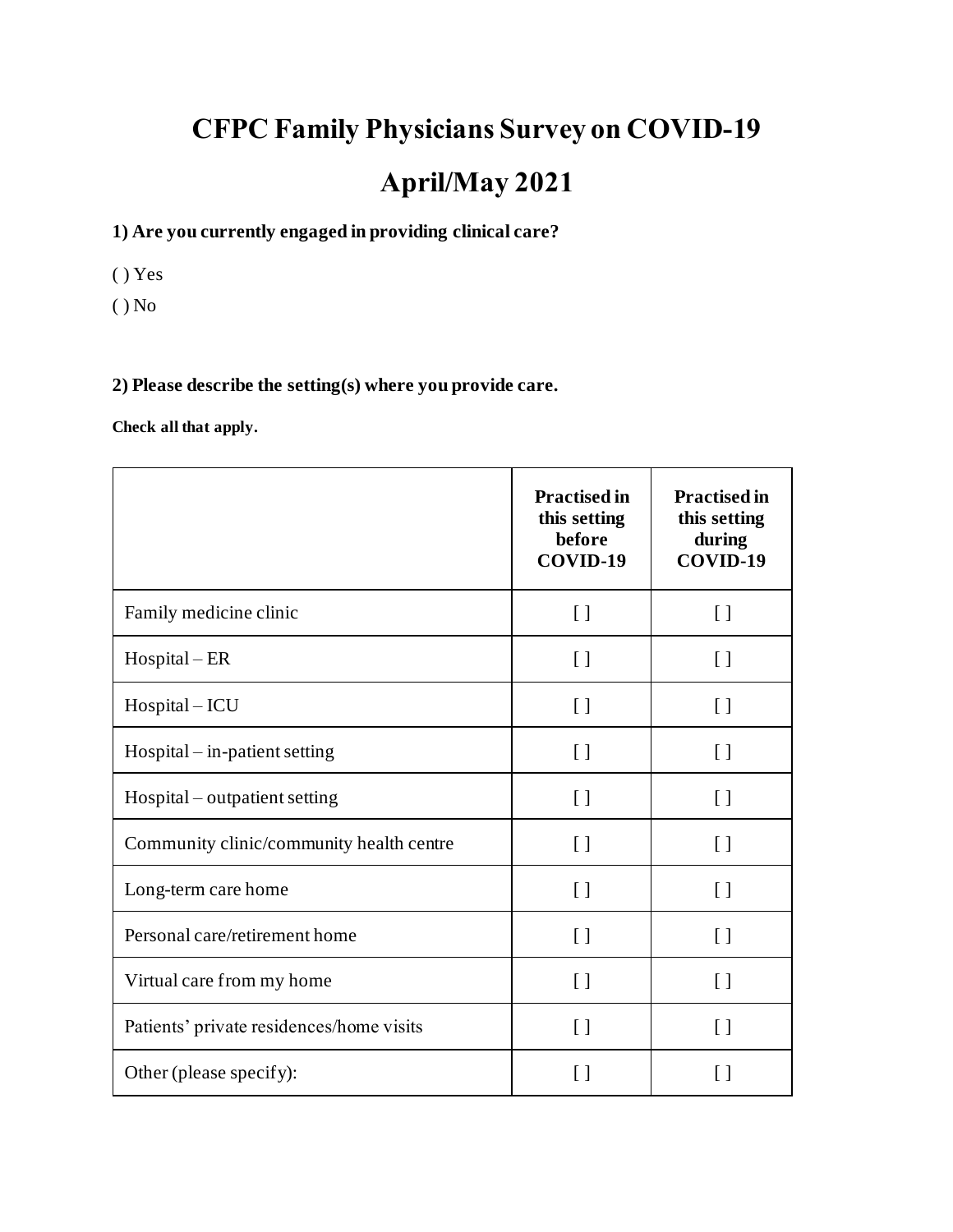#### **Please specify other setting(s):**

**3) What was your main practice setting prior to COVID-19?**

\_\_\_\_\_\_\_\_\_\_\_\_\_\_\_\_\_\_\_\_\_\_\_\_\_\_\_\_\_\_\_\_\_\_\_\_\_\_\_\_\_\_\_\_\_\_\_\_\_

- ( ) Family medicine clinic
- ( ) Hospital ER
- ( ) Hospital ICU
- ( ) Hospital inpatient setting
- ( ) Hospital outpatient setting
- ( ) Community other setting
- ( ) Long-term care home
- ( ) Personal care/retirement home
- ( ) Virtual care from my home
- ( ) Patients' private residences/home visits
- ( ) Other specified

#### **4) Have you served in a COVID-19 screening, vaccination, or other dedicated COVID-19 facility during the pandemic?**

- ( ) Yes
- $()$  No

#### **5) With respect to your main practice setting, describe the population you primarily serve in your practice.**

- ( ) Urban/suburban
- ( ) Small town
- ( ) Rural
- ( ) Geographically isolated/remote
- ( ) Cannot identify a primary geographic population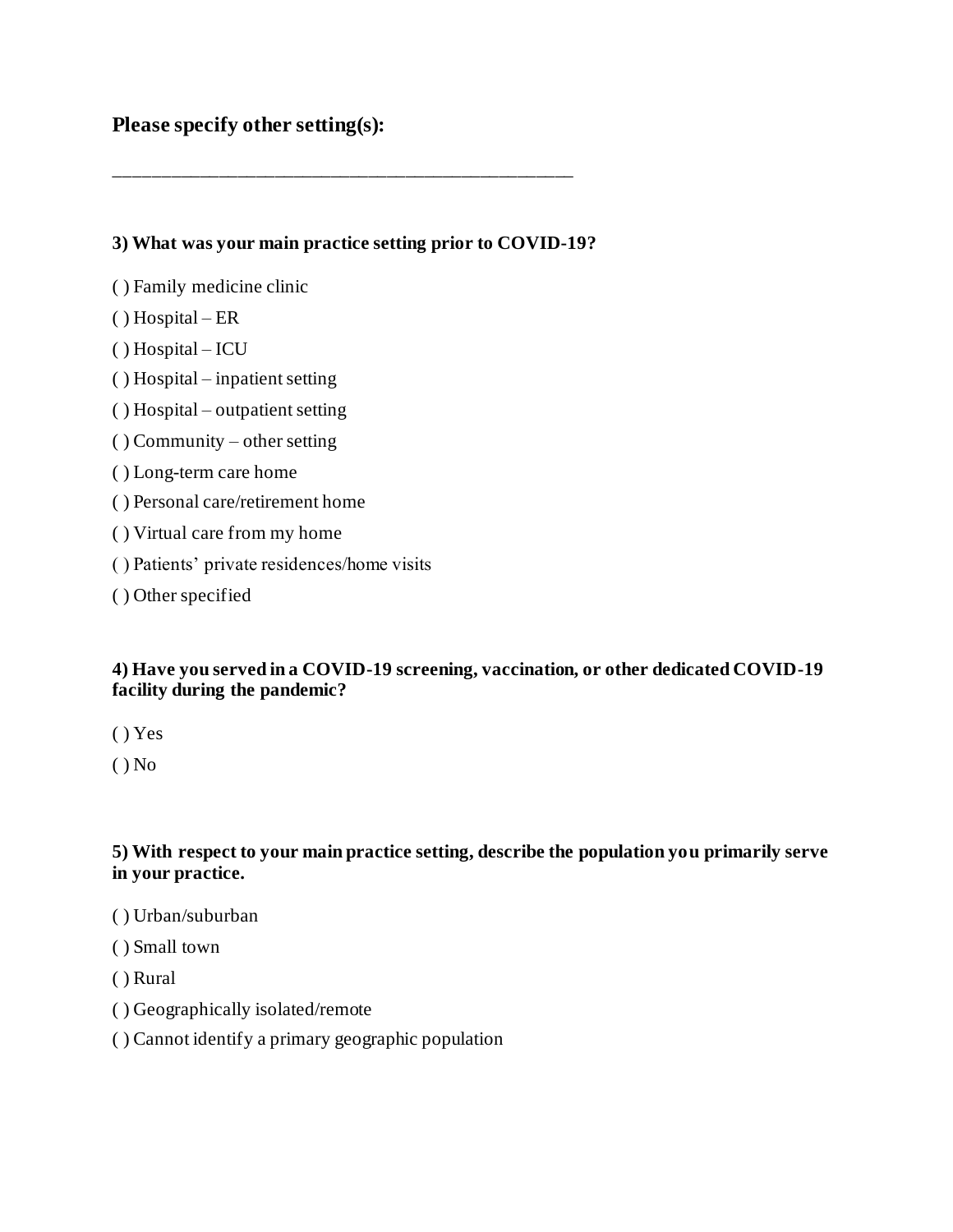#### **6) Please describe your personal experience with COVID-19.**

#### **Check all that apply.**

[] I've been tested and/or assessed for COVID-19.

[ ] I have, or have had, COVID-19.

[ ] I am experiencing lasting effects of COVID-19 infection.

[ ] I've self-isolated (self-quarantined) due to illness, close contact, travel, or for other reasons.

[] I've returned to work after having had COVID-19.

[ ] I've had patients die from COVID-19.

[ ] None of the above.

#### **7) Have you received a COVID-19 vaccination (full or partial)?**

( ) Yes

 $()$  No

#### **8) In your region, do family practices/primary care clinics contribute to infectious disease tracking by reporting confirmed or suspected cases of COVID-19 to public health authorities?**

( ) Yes, and my practice reports cases.

( ) Yes, but I'm not in a practice that reports cases.

 $()$  No.

( ) Uncertain.

#### **9) Please describe the situation in your main practice regarding COVID-19 vaccination.**

#### **Check all that apply.**

[] Vaccines have not been delivered to the practice.

[ ] The practice will administer vaccines when they arrive.

[] The practice does not have adequate cold storage equipment for vaccines.

[] The practice is administering COVID-19 vaccines.

[ ] The practice is directing patients to COVID-19 vaccination sites.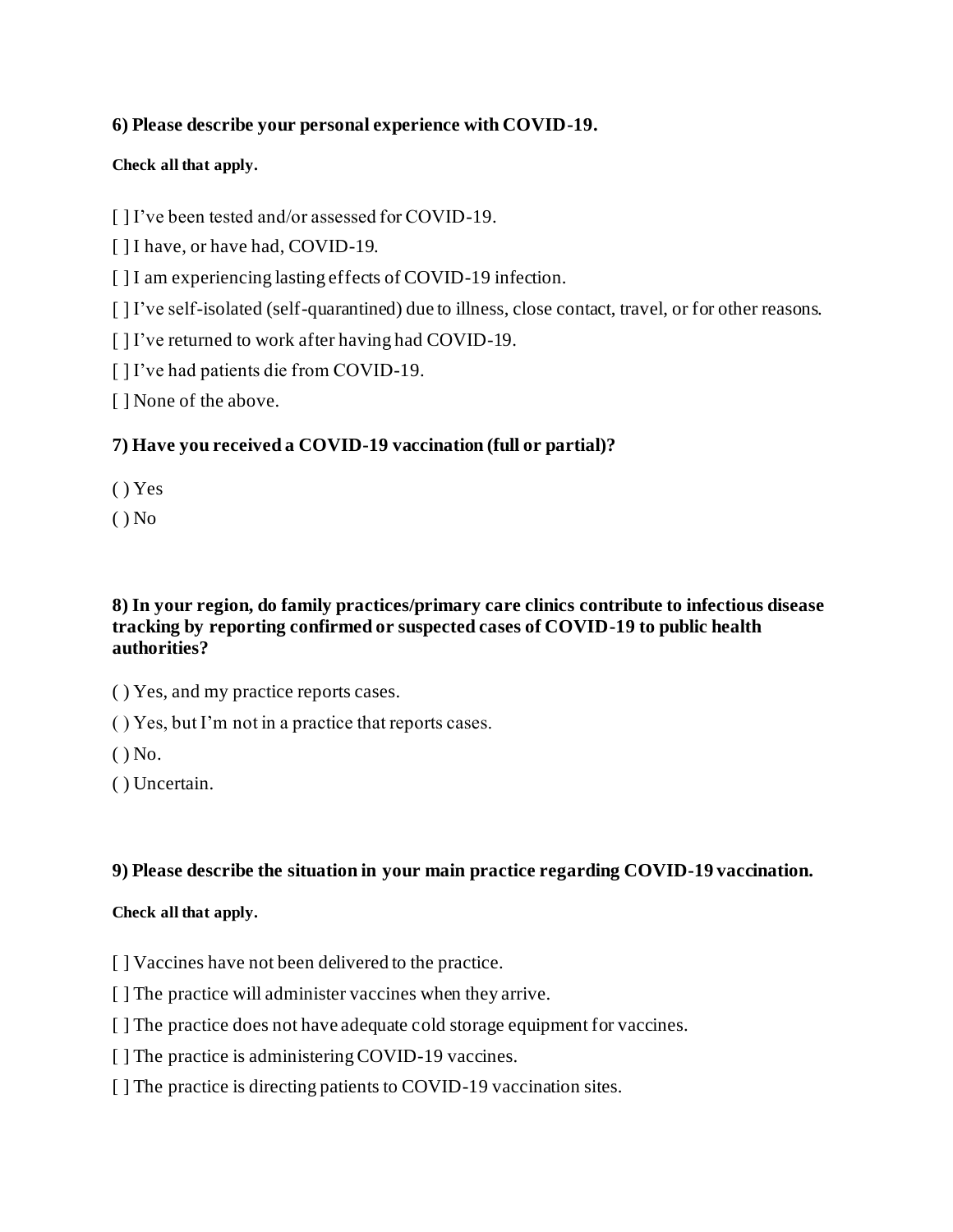**10) Please rate your confidence in …**

|                                                                                                                      | <b>Not</b><br>confident<br>at all | Slightly<br>confident | Somewhat<br>confident | Fairly<br>confident | <b>Completely</b><br>confident | <b>Not</b><br>sure |
|----------------------------------------------------------------------------------------------------------------------|-----------------------------------|-----------------------|-----------------------|---------------------|--------------------------------|--------------------|
| having<br>conversations<br>with patients<br>and<br>addressing<br>their<br>questions<br>about<br>COVID-19<br>vaccines | $\left( \ \right)$                | $\left( \ \right)$    | $\left( \ \right)$    | $\left( \ \right)$  | $\left( \ \right)$             | $\left( \right)$   |
| delivering<br>COVID-19<br>vaccines in<br>your clinic,<br>once they are<br>more readily<br>available                  | $\left( \right)$                  | $\left( \ \right)$    | $\left( \ \right)$    | $\left( \ \right)$  | $\left( \ \right)$             | $\left( \right)$   |

**11) Has your main practice been asked to help identify patients who should be prioritized for COVID-19 vaccination?**

- ( ) Yes
- ( ) No
- ( ) Uncertain

**12) Please indicate which of the following activities are part of your practice:**

#### **Check all that apply.**

[ ] Providing diagnostic tests for possible COVID-19 infection

- [ ] Performing antigen tests for past COVID-19 infection
- [ ] Counselling patients about COVID-19 vaccines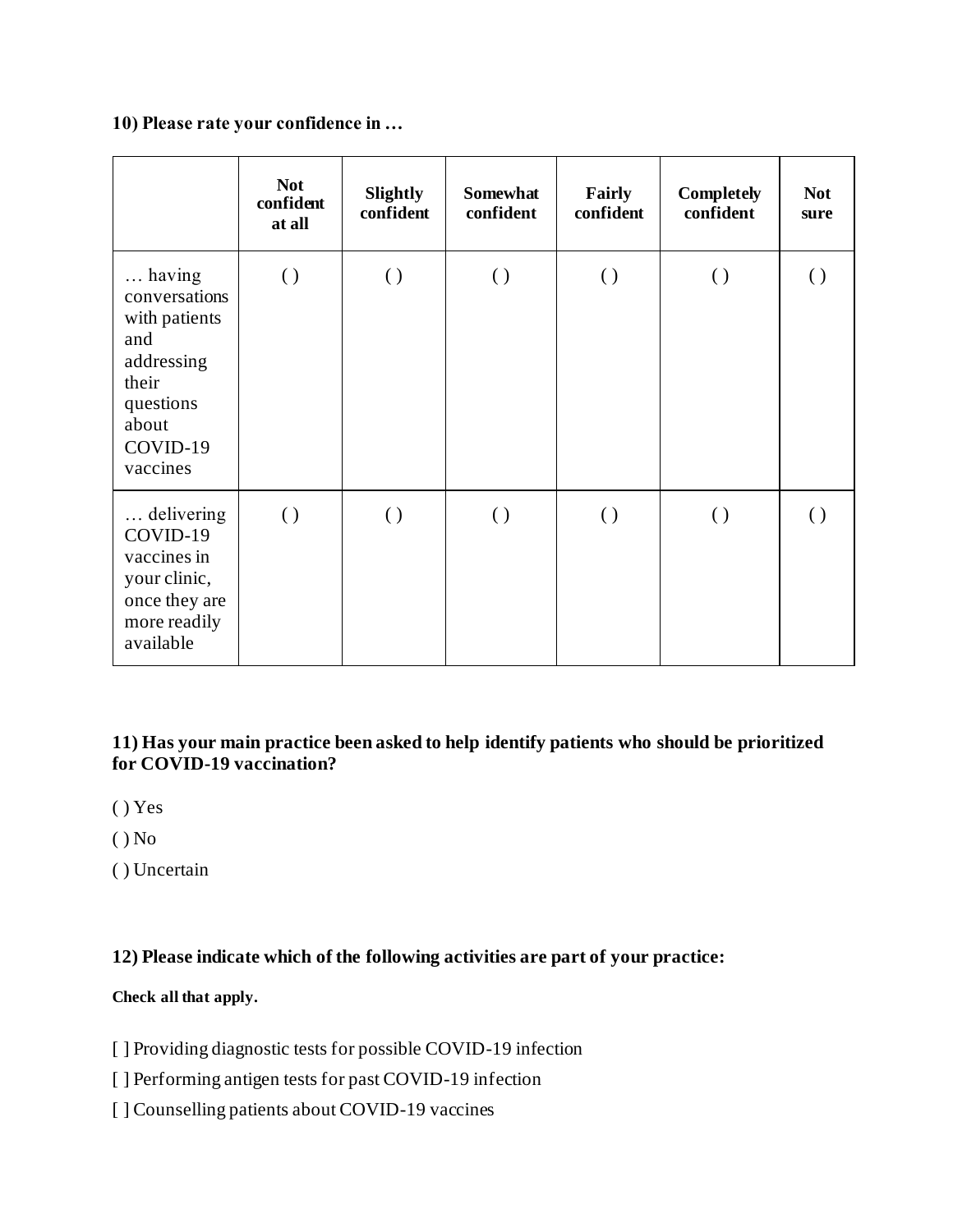[ ] Caring for ambulatory patients with COVID-19

[ ] Caring for hospitalized patients with COVID-19

[ ] Developing new programs in response to COVID-19

[ ] Contributing to COVID-19 research and/or clinical studies

[ ] Participating in COVID-19 advisory/planning committees, task forces, or groups

[ ] Other actions in response to COVID-19 (please specify):

\_\_\_\_\_\_\_\_\_\_\_\_\_\_\_\_\_\_\_\_\_\_\_\_\_\_\_\_\_\_\_\_\_\_\_\_\_\_\_\_\_\_\_\_\_\_\_\_\_\*

[ ] None of the above

#### **13) Please indicate if you're treating or managing COVID-19 with the following patient/population groups:**

#### **Check all that apply.**

- [ ] Elderly patients in their homes
- [ ] People living in long-term care homes
- [ ] People living in personal care, retirement, or other residential facilities
- [ ] People with pre-existing and/or chronic conditions
- [ ] Homeless people
- [ ] Indigenous communities
- [ ] Health care workers
- [ ] Other (please specify): \_\_\_\_\_\_\_\_\_\_\_\_\_\_\_\_\_\_\_\_\_\_\_\_\_\_\_\_\_\_\_\_\_\_\_\_\_\_\_\_\_\_\_\_\_\_\_\_\_
- [ ] None of the above

#### **14) Since September 2020 how has your overall professional workload changed?**

- ( ) Workload has **increased** since September 2020 (please estimate by what percentage):
- ( ) Workload has **decreased** since September 2020 (please estimate by what percentage):

( ) Workload has **not changed** since September 2020

\_\_\_\_\_\_\_\_\_\_\_\_\_\_\_\_\_\_\_\_\_\_\_\_\_\_\_\_\_\_\_\_\_\_\_\_\_\_\_\_\_\_\_\_\_\_\_\_\_\*

\_\_\_\_\_\_\_\_\_\_\_\_\_\_\_\_\_\_\_\_\_\_\_\_\_\_\_\_\_\_\_\_\_\_\_\_\_\_\_\_\_\_\_\_\_\_\_\_\_\*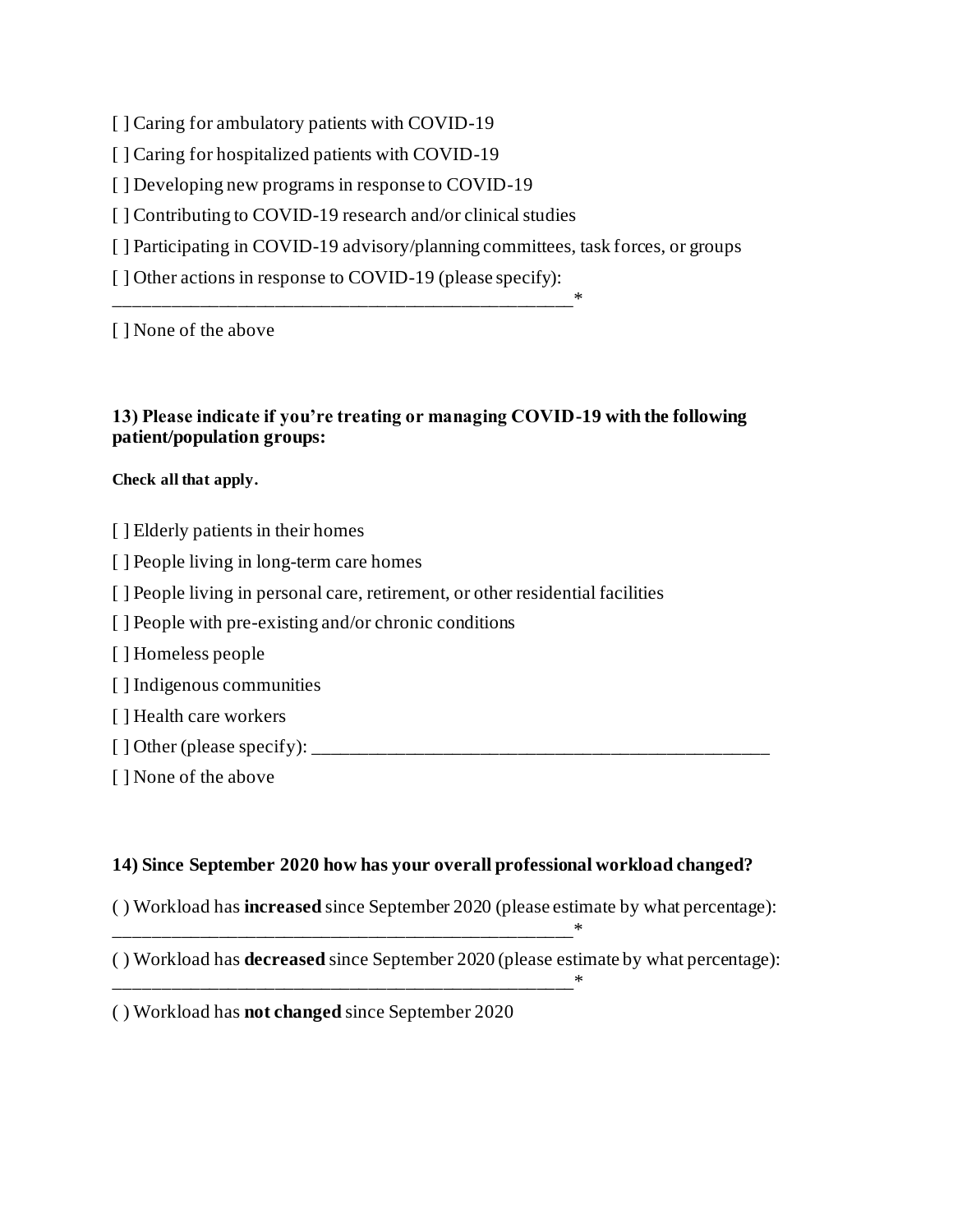**15) Please estimate the average number of on-call work hours you work per month:**

**16) Excluding on-call work, how many hours do you work in an average week?**

**17) What best describes your current professional workload?**

\_\_\_\_\_\_\_\_\_\_\_\_\_\_\_\_\_\_\_\_\_\_\_\_\_\_\_\_\_\_\_\_\_\_\_\_\_\_\_\_\_\_\_\_\_\_\_\_\_

\_\_\_\_\_\_\_\_\_\_\_\_\_\_\_\_\_\_\_\_\_\_\_\_\_\_\_\_\_\_\_\_\_\_\_\_\_\_\_\_\_\_\_\_\_\_\_\_\_

- ( ) Working below desired capacity
- ( ) Working at desired capacity
- ( ) Working beyond desired capacity

#### **18) Approximately what percentage of your office visits or patient contacts in the past week were handled through virtual care?**

**Please enter zero if none.**

|                                 | <b>Very</b><br>frequently | <b>Often</b>       | <b>Occasionally</b> | <b>Rarely</b>      | <b>Never</b> |
|---------------------------------|---------------------------|--------------------|---------------------|--------------------|--------------|
| Video                           |                           |                    |                     | $\left( \ \right)$ |              |
| Telephone                       |                           |                    |                     | $\left( \ \right)$ |              |
| Email                           | $\left( \right)$          | $\left( \ \right)$ | $\left( \ \right)$  | $\left( \ \right)$ |              |
| Text messaging                  |                           |                    |                     | $\left( \ \right)$ |              |
| Other (please<br>specify below) |                           |                    |                     | $\left(\,\right)$  |              |

#### **19) How frequently do you use the following technologies in your practice for virtual care?**

\_\_\_\_\_\_\_\_\_\_\_\_\_\_\_\_\_\_\_\_\_\_\_\_\_\_\_\_\_\_\_\_\_\_\_\_\_\_\_\_\_\_\_\_\_\_\_\_\_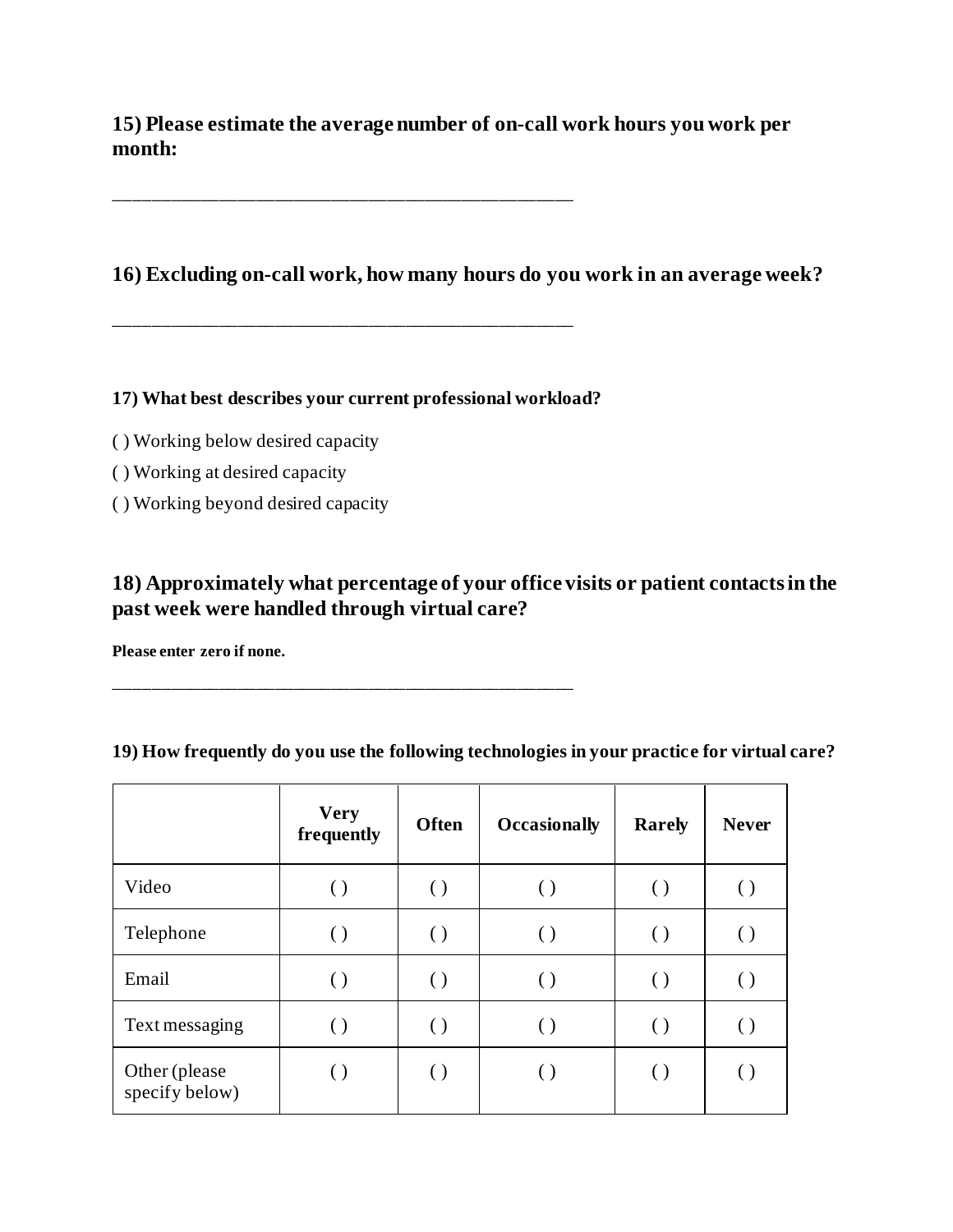## **20) Please specify other types of virtual care you provide:**

\_\_\_\_\_\_\_\_\_\_\_\_\_\_\_\_\_\_\_\_\_\_\_\_\_\_\_\_\_\_\_\_\_\_\_\_\_\_\_\_\_\_\_\_\_\_\_\_\_

#### **21) How has virtual care affected access to and the quality of the care that you and your team provide?**

**Virtual care has…**

|                                                       | Worsened           | Had<br>$\mathbf{n}\mathbf{o}$<br>effect<br>on | <b>Improved</b>    | <b>Undecided</b><br>Uncertain |
|-------------------------------------------------------|--------------------|-----------------------------------------------|--------------------|-------------------------------|
| Access to care for patients                           | $\left( \right)$   | $\left( \ \right)$                            | $\left( \ \right)$ | $\left( \right)$              |
| Interactions and relationships with<br>patients       | $\left( \ \right)$ | $\left( \right)$                              | $\left( \ \right)$ | $\left( \ \right)$            |
| Interactions and relationships with<br>co-workers     | $\left( \right)$   | $\left( \right)$                              | $\left( \right)$   | $\left( \right)$              |
| Collaborative care across the health<br>care team     | $\left( \ \right)$ | $\left( \ \right)$                            | $\left( \ \right)$ | $\left( \ \right)$            |
| Delivery of procedural health care<br>services        | $\left( \right)$   | $\left( \right)$                              | $\left( \ \right)$ | $\left( \right)$              |
| Chronic disease management                            | $\left( \ \right)$ | $\left( \ \right)$                            | $\left( \ \right)$ | $\left( \right)$              |
| Mental health care                                    | $\left( \right)$   | $\left( \right)$                              | $\left( \ \right)$ | $\left( \right)$              |
| Assessing/diagnosing new patient<br>complaints        | $\left( \ \right)$ | $\left( \right)$                              | $\left( \ \right)$ | $\left( \ \right)$            |
| Practice workflow                                     | $\left( \ \right)$ | $\left( \ \right)$                            | $\left( \ \right)$ | $\left( \ \right)$            |
| Privacy and confidentiality of<br>patient information | $\left( \right)$   | $\left( \right)$                              | $\left( \ \right)$ | $\left( \right)$              |
| Personal work-life balance                            | $\left( \right)$   | $\left( \right)$                              | $\left( \ \right)$ | $\left( \ \right)$            |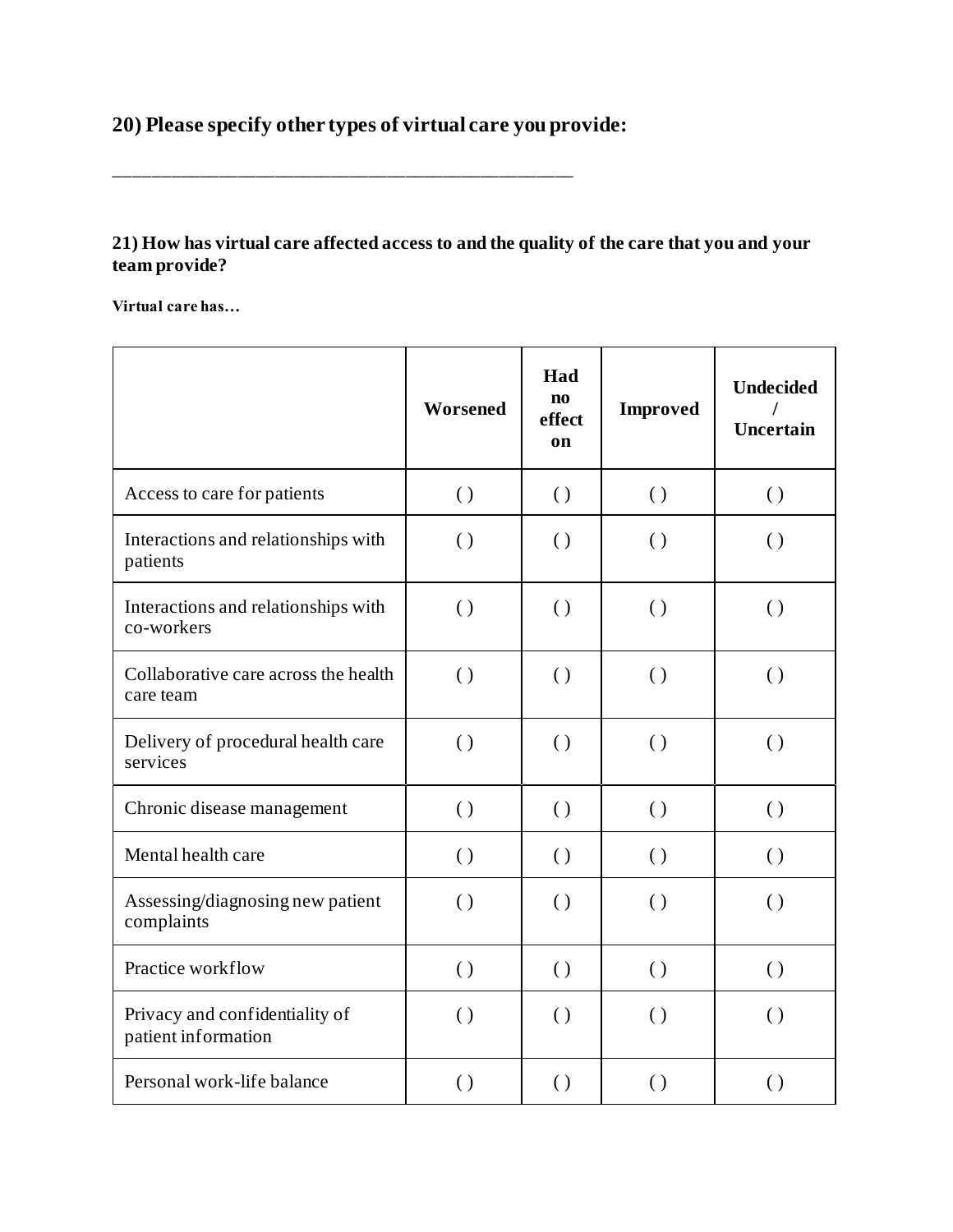## **22) What can the College of Family Physicians of Canada do to support the adoption of virtual care in family practice?**

\_\_\_\_\_\_\_\_\_\_\_\_\_\_\_\_\_\_\_\_\_\_\_\_\_\_\_\_\_\_\_\_\_\_\_\_\_\_\_\_\_\_\_\_ \_\_\_\_\_\_\_\_\_\_\_\_\_\_\_\_\_\_\_\_\_\_\_\_\_\_\_\_\_\_\_\_\_\_\_\_\_\_\_\_\_\_\_\_ \_\_\_\_\_\_\_\_\_\_\_\_\_\_\_\_\_\_\_\_\_\_\_\_\_\_\_\_\_\_\_\_\_\_\_\_\_\_\_\_\_\_\_\_ \_\_\_\_\_\_\_\_\_\_\_\_\_\_\_\_\_\_\_\_\_\_\_\_\_\_\_\_\_\_\_\_\_\_\_\_\_\_\_\_\_\_\_\_

**23) Please rate your level of concern about each of the following issues related to COVID-19.**

|                                                                                 | Not at all<br>concerned | Slightly<br>concerned | <b>Somewhat</b><br>concerned | <b>Moderately</b><br>concerned | <b>Extremely</b><br>concerned | <b>Not</b><br>sure |
|---------------------------------------------------------------------------------|-------------------------|-----------------------|------------------------------|--------------------------------|-------------------------------|--------------------|
| Patients'<br>emotional/mental<br>stress                                         | $\left( \ \right)$      | $\left( \ \right)$    | $\left( \ \right)$           | $\left( \ \right)$             | $\left( \ \right)$            | $\left( \ \right)$ |
| Patients' non-<br>prescription<br>substance use<br>(e.g., alcohol,<br>cannabis) | $\left( \ \right)$      | $\left( \ \right)$    | $\left( \ \right)$           | $\left( \ \right)$             | $\left( \ \right)$            | $\left( \ \right)$ |
| Patients'<br>prescription<br>substance use<br>(e.g., opioids)                   | $\left( \ \right)$      | $\left( \ \right)$    | $\left( \ \right)$           | $\left( \ \right)$             | $\left( \ \right)$            | $\left( \ \right)$ |
| Patients' health<br>risks due to<br>reduced patient-<br>doctor contact          | $\left( \ \right)$      | $\left( \ \right)$    | $\left( \ \right)$           | $\left( \ \right)$             | $\left( \ \right)$            | $\left( \ \right)$ |
| Availability of<br>personal<br>protective<br>equipment                          | $\left( \ \right)$      | $\left( \ \right)$    | $\left( \ \right)$           | $\left( \ \right)$             | $\left( \ \right)$            | $\left( \ \right)$ |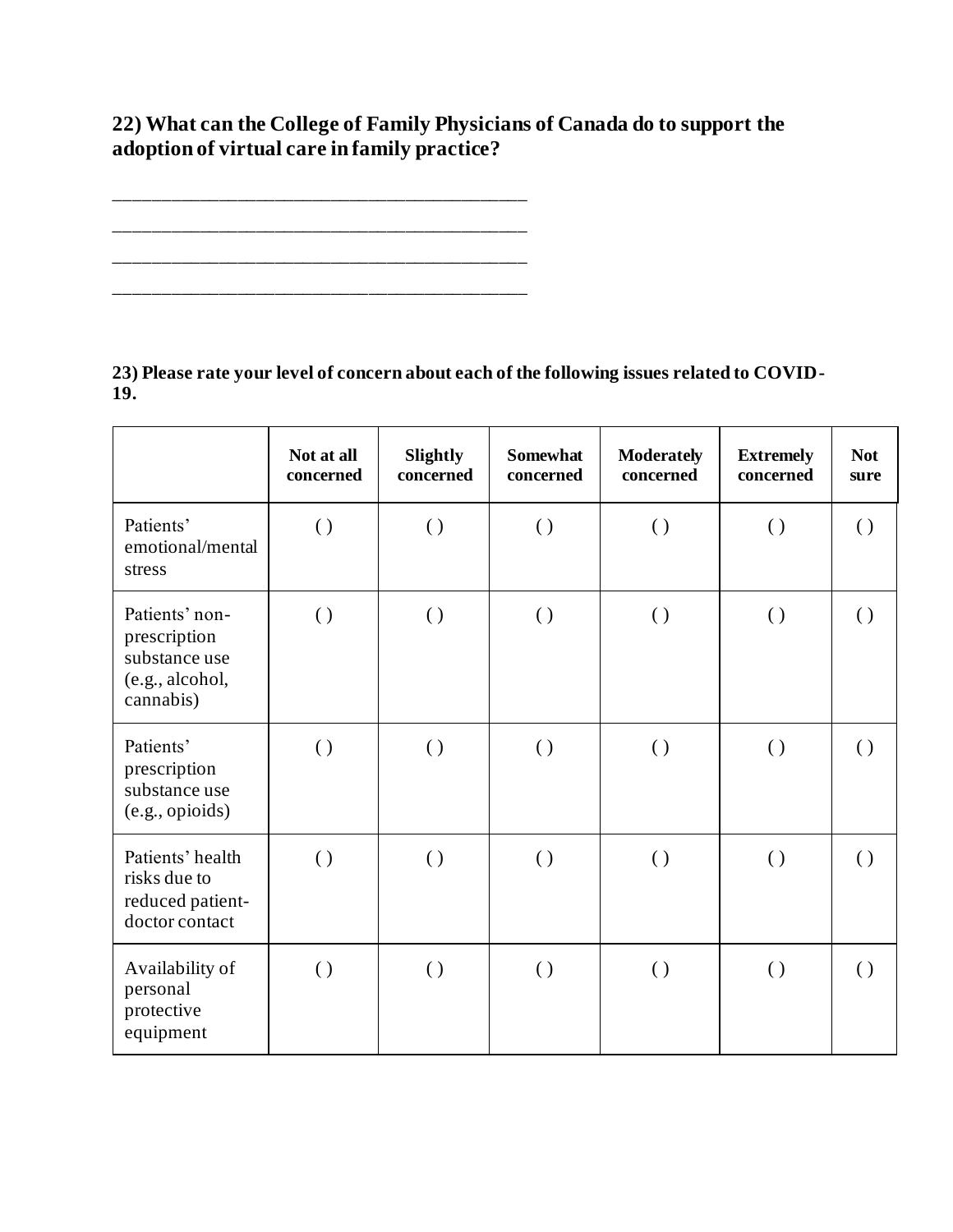| Access to<br>COVID-19<br>vaccines for<br>patients                                                                        | $\left( \ \right)$ | $\left( \ \right)$ | $\left( \ \right)$ | $\left( \ \right)$ | $\left( \ \right)$ | $\left( \ \right)$ |
|--------------------------------------------------------------------------------------------------------------------------|--------------------|--------------------|--------------------|--------------------|--------------------|--------------------|
| Access to<br>COVID-19<br>vaccines for<br>health workers                                                                  | $\left( \ \right)$ | ( )                | $\left( \ \right)$ | $\left( \ \right)$ | $\left( \ \right)$ | $\left( \ \right)$ |
| Fewer in-person<br>interactions with<br>patients                                                                         | $\left( \ \right)$ | $\left( \ \right)$ | $\left( \ \right)$ | $\left( \ \right)$ | $\left( \ \right)$ | $\left( \ \right)$ |
| Reduced access<br>to electronic<br>medical<br>record/electronic<br>health record<br>information<br>during remote<br>work | $\left( \ \right)$ | $\left( \ \right)$ | $\left( \ \right)$ | $\left( \ \right)$ | $\left( \ \right)$ | $\left( \ \right)$ |
| Reduced access<br>to practice<br>support staff                                                                           | $\left( \ \right)$ | $\left( \ \right)$ | $\left( \ \right)$ | $\left( \ \right)$ | $\left( \ \right)$ | $\left( \ \right)$ |
| Ability to fulfill<br>teaching role<br>with medical<br>residents/students                                                | $\left( \ \right)$ | $\left( \ \right)$ | $\left( \ \right)$ | $\left( \ \right)$ | $\left( \ \right)$ | $\left( \ \right)$ |
| Lost practice<br>revenue due to<br>fewer patient<br>visits                                                               | $\left( \ \right)$ | $\left( \ \right)$ | $\left( \ \right)$ | $\left( \ \right)$ | $\left( \ \right)$ | $\left( \ \right)$ |
| Poor<br>remuneration for<br>virtual care                                                                                 | $\left( \ \right)$ | $\left( \ \right)$ | $\left( \ \right)$ | $\left( \ \right)$ | $\left( \ \right)$ | $\left( \ \right)$ |
| Possibility that I<br>will get COVID-<br>19                                                                              | $\left( \ \right)$ | $\left( \ \right)$ | $\left( \ \right)$ | $\left( \ \right)$ | $\left( \ \right)$ | $\left( \ \right)$ |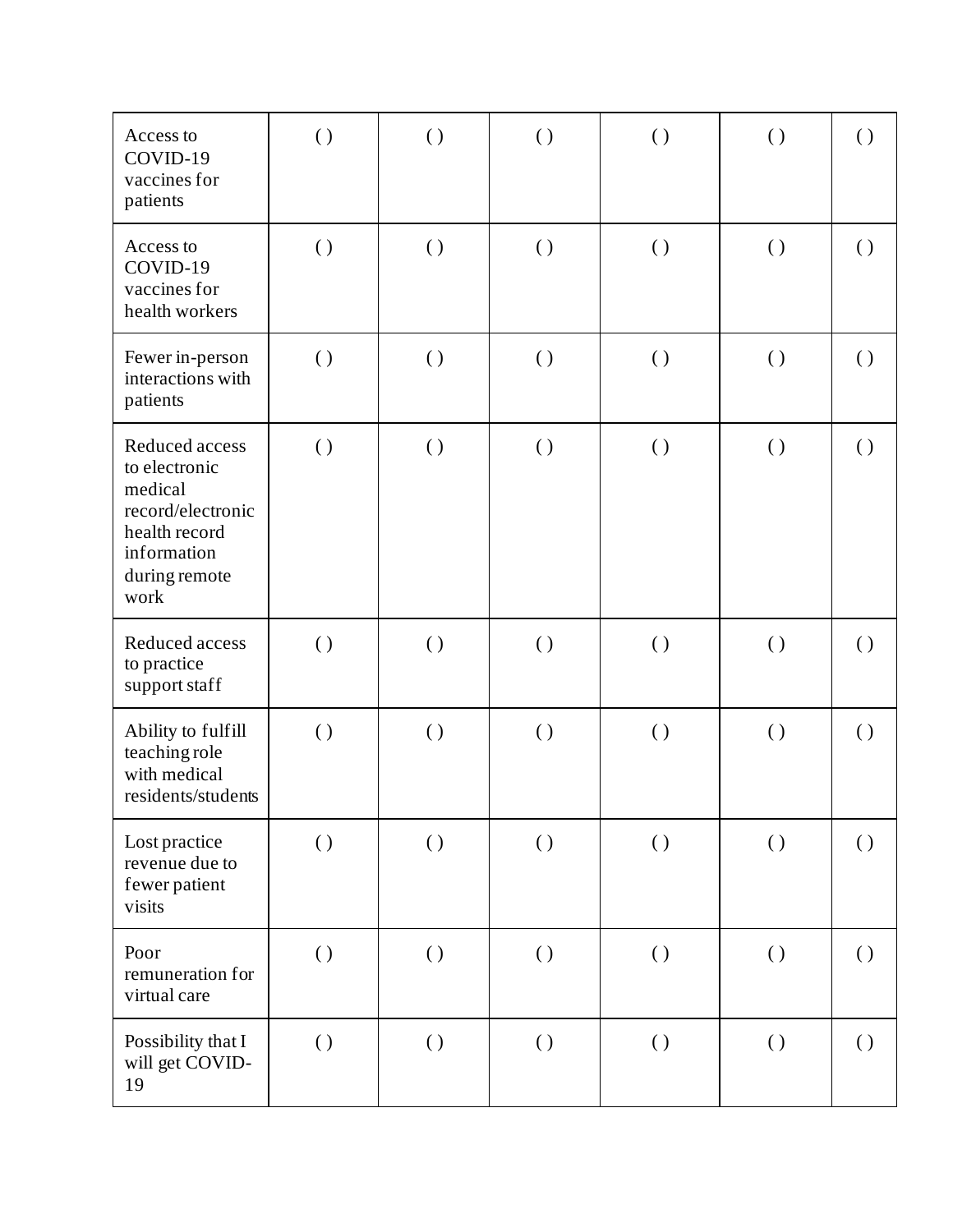| Possibility that I<br>will infect<br>patients with<br>COVID-19                      | $\left( \ \right)$ | $\left(\,\right)$ | $\left( \ \right)$ | $\left( \ \right)$ | $\left( \ \right)$ |  |
|-------------------------------------------------------------------------------------|--------------------|-------------------|--------------------|--------------------|--------------------|--|
| Possibility that I<br>will infect<br>family/friends<br>with COVID-19                | $\left( \ \right)$ | $\left(\right)$   | $\left( \ \right)$ | $\left(\,\right)$  | $(\ )$             |  |
| Lack of clarity<br>from<br>governments on<br>my role in the<br>pandemic<br>response | $\left( \ \right)$ | $\left(\right)$   | $\left( \ \right)$ | $\left(\,\right)$  | $(\ )$             |  |

## **24) Please describe your current physical, mental, and emotional states.**

|                                                              | <b>Always</b>      | <b>Often</b>       | <b>Sometimes</b>   | <b>Seldom</b>      | Never/almost<br>never |
|--------------------------------------------------------------|--------------------|--------------------|--------------------|--------------------|-----------------------|
| How often do you feel<br>tired?                              | $\left( \right)$   | $\left( \ \right)$ | $\left( \ \right)$ | $\left( \ \right)$ | $\left( \right)$      |
| How often are you<br>physically exhausted?                   | $\left( \ \right)$ | $\left( \right)$   | $\left( \ \right)$ | $\left( \ \right)$ | $\left( \ \right)$    |
| How often are you<br>emotionally exhausted?                  | $\left( \right)$   | $\left( \right)$   | $\left( \right)$   | $\left( \ \right)$ | $\left( \ \right)$    |
| How often do you think,<br>"I can't take it<br>anymore"?     | $\left( \ \right)$ | $\left( \ \right)$ | $\left( \right)$   | $\left( \ \right)$ | $\left( \right)$      |
| How often do you feel<br>worn out?                           | $\left( \ \right)$ | $\left( \right)$   | $\left( \ \right)$ | $\left( \right)$   | $\left( \ \right)$    |
| How often do you feel<br>weak and susceptible to<br>illness? | $\left( \right)$   | $\left( \right)$   | $\left( \right)$   | $\left( \ \right)$ | $\left( \ \right)$    |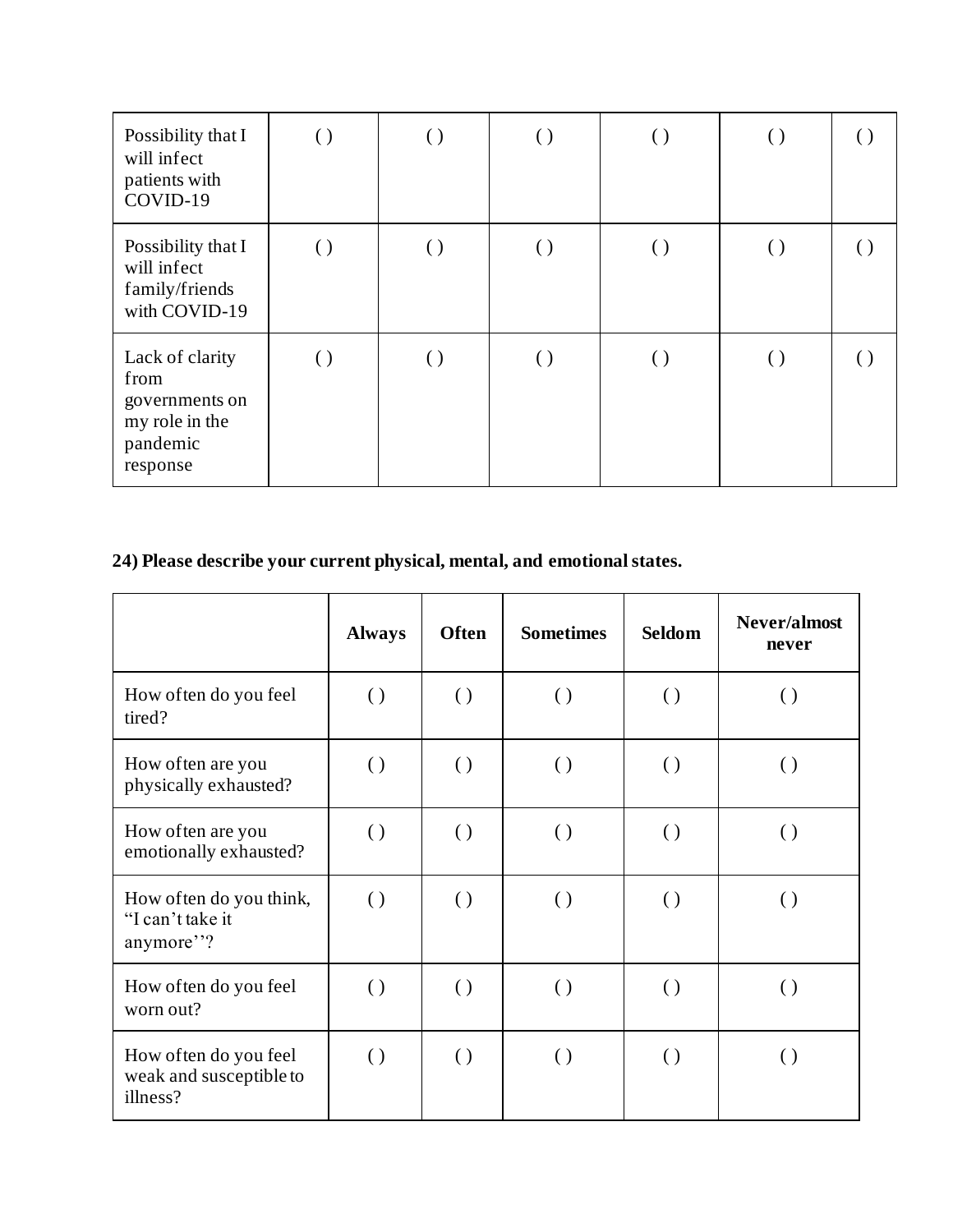| Do you feel worn out at<br>the end of the working<br>day?                                                | $\left( \right)$   | $\left( \ \right)$ | $\left( \ \right)$ | $\left( \ \right)$ | $\left( \ \right)$ |
|----------------------------------------------------------------------------------------------------------|--------------------|--------------------|--------------------|--------------------|--------------------|
| Are you exhausted in the<br>morning at the thought of<br>another day at work?                            | $\left( \ \right)$ | $\left( \ \right)$ | $\left( \ \right)$ | $\left( \ \right)$ | $\left( \right)$   |
| Do you feel that every<br>working hour is tiring for<br>you?                                             | $\left( \right)$   | $\left( \ \right)$ | $\left( \ \right)$ | $\left( \right)$   | $\left( \ \right)$ |
| Do you have enough<br>energy for family and<br>friends during leisure<br>time?                           | $\left( \ \right)$ | $\left( \ \right)$ | $\left( \ \right)$ | $\left( \ \right)$ | $\left( \right)$   |
| Are you tired of working<br>with patients/clients?                                                       | $\left( \right)$   | $\left( \right)$   | $\left( \right)$   | $\left( \right)$   | $\left( \right)$   |
| Do you sometimes<br>wonder how long you<br>will be able to continue<br>working with<br>patients/clients? | $\left( \ \right)$ | $\left( \ \right)$ | $\left( \ \right)$ | $\left( \ \right)$ | $\left( \ \right)$ |

## **25) Please describe your current feelings about work.**

|                                                | To a<br>very<br>high<br>degree | To a<br>high<br>degree | <b>Somewhat</b> | To a<br>low<br>degree | To a<br>very<br>low<br>degree |
|------------------------------------------------|--------------------------------|------------------------|-----------------|-----------------------|-------------------------------|
| Is your work emotionally exhausting?           |                                |                        |                 |                       |                               |
| Does your work frustrate you?                  |                                |                        |                 |                       |                               |
| Do you feel burnt out because of your<br>work? | $\left( \ \right)$             | $(\ )$                 | ( )             | $(\ )$                | $\left( \right)$              |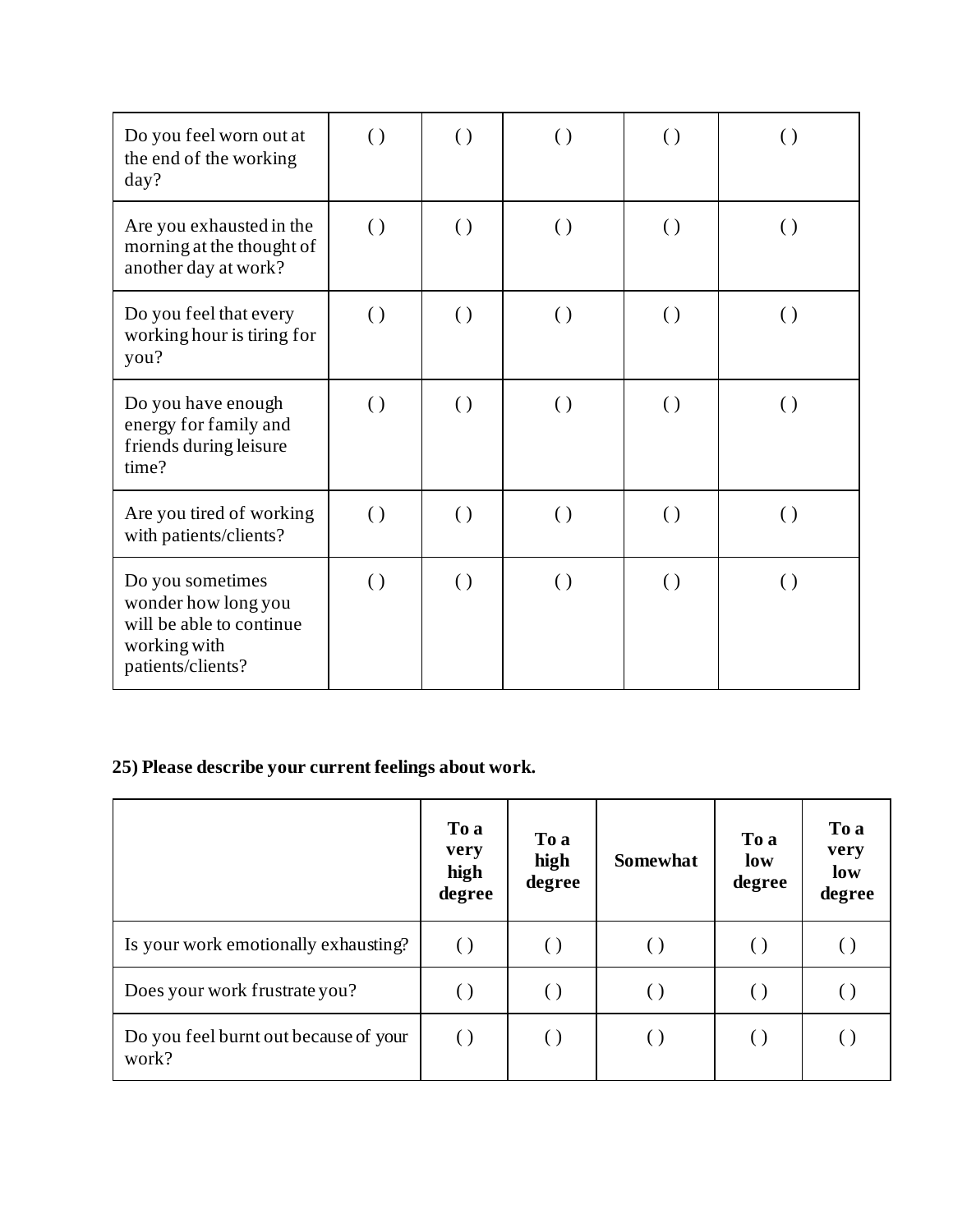| Do you find it hard to work with<br>patients/clients?                                       |  |  |  |
|---------------------------------------------------------------------------------------------|--|--|--|
| Does it drain your energy to work<br>with patients/clients?                                 |  |  |  |
| Do you find it frustrating to work<br>with patients/clients?                                |  |  |  |
| Do you feel that you give more than<br>you get back when you work with<br>patients/clients? |  |  |  |

#### **26) Overall, how would you describe your current sense of well-being/personal wellness?**

- ( ) I feel the best I've ever felt and at the top of my game professionally and personally
- ( ) Generally I feel pretty good, but there are trying days
- ( ) I'm neither excited nor exhausted; I have a job to do
- ( ) Exhausted but coping—I still derive meaning from my work
- ( ) Burned out and am thinking of, or have taken, a break from work

#### **27) Are you a member of an interdisciplinary team at your MAIN PRACTICE SETTING?**

- ( ) Yes
- $()$  No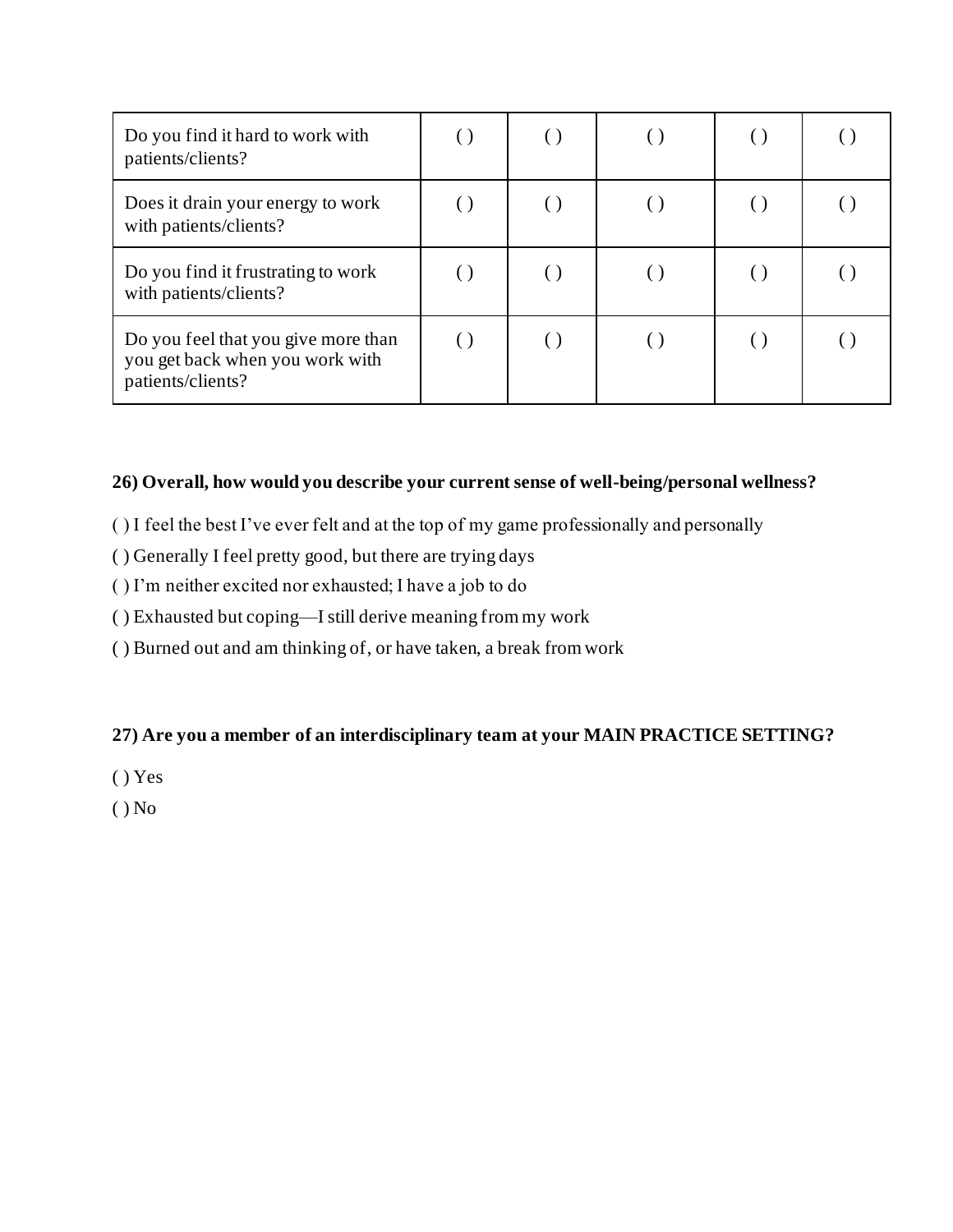#### **28) (If Q27=Yes) Please rate your level of agreement with the following statements related to the pandemic's impacts on interdisciplinary teamwork at your main practice setting.**

**Since September 2020** the pandemic has…

|                                                                                      | <b>Strongly</b><br>disagree | <b>Disagree</b>    | <b>Neither</b><br>agree<br>nor<br>disagree | Agree              | <b>Strongly</b><br>agree |
|--------------------------------------------------------------------------------------|-----------------------------|--------------------|--------------------------------------------|--------------------|--------------------------|
| Led to some members leaving<br>the team for extended periods<br>of time              | $\left( \ \right)$          | $\left( \right)$   | $\left( \ \right)$                         | $\left( \right)$   | $\left( \ \right)$       |
| Led to important shifts in the<br>role or scope of practice of<br>some team members  | $\left( \right)$            | $\left( \right)$   | $\left( \right)$                           | $\left( \right)$   | $\left( \right)$         |
| Has had a negative impact on<br>team communication or<br>interactions                | $\left( \ \right)$          | $\left( \ \right)$ | $\left( \right)$                           | $\left( \right)$   | $\left( \ \right)$       |
| Has led to a greater sense of<br>solidarity among team<br>members                    | $\left( \ \right)$          | $\left( \right)$   | $\left( \right)$                           | $\left( \right)$   | $\left( \right)$         |
| Changed how we work as a<br>team, leaving a greater burden<br>on me                  | $\left( \right)$            | $\left( \right)$   | $\left( \right)$                           | $\left( \ \right)$ | $\left( \right)$         |
| Forced us to adopt new ways<br>of working effectively as a<br>team                   | $\left( \ \right)$          | $\left( \ \right)$ | $\left( \ \right)$                         | $\left( \ \right)$ | $\left( \ \right)$       |
| Had a positive impact on the<br>active participation of my<br>patients in their care | $\left( \ \right)$          | $\left( \right)$   | $\left( \right)$                           | $\left( \right)$   | $\left( \right)$         |
| Led to more tension or<br>conflict among team members                                | $\left( \ \right)$          | $\left( \ \right)$ | $\left( \right)$                           | $\left( \ \right)$ | $\left( \right)$         |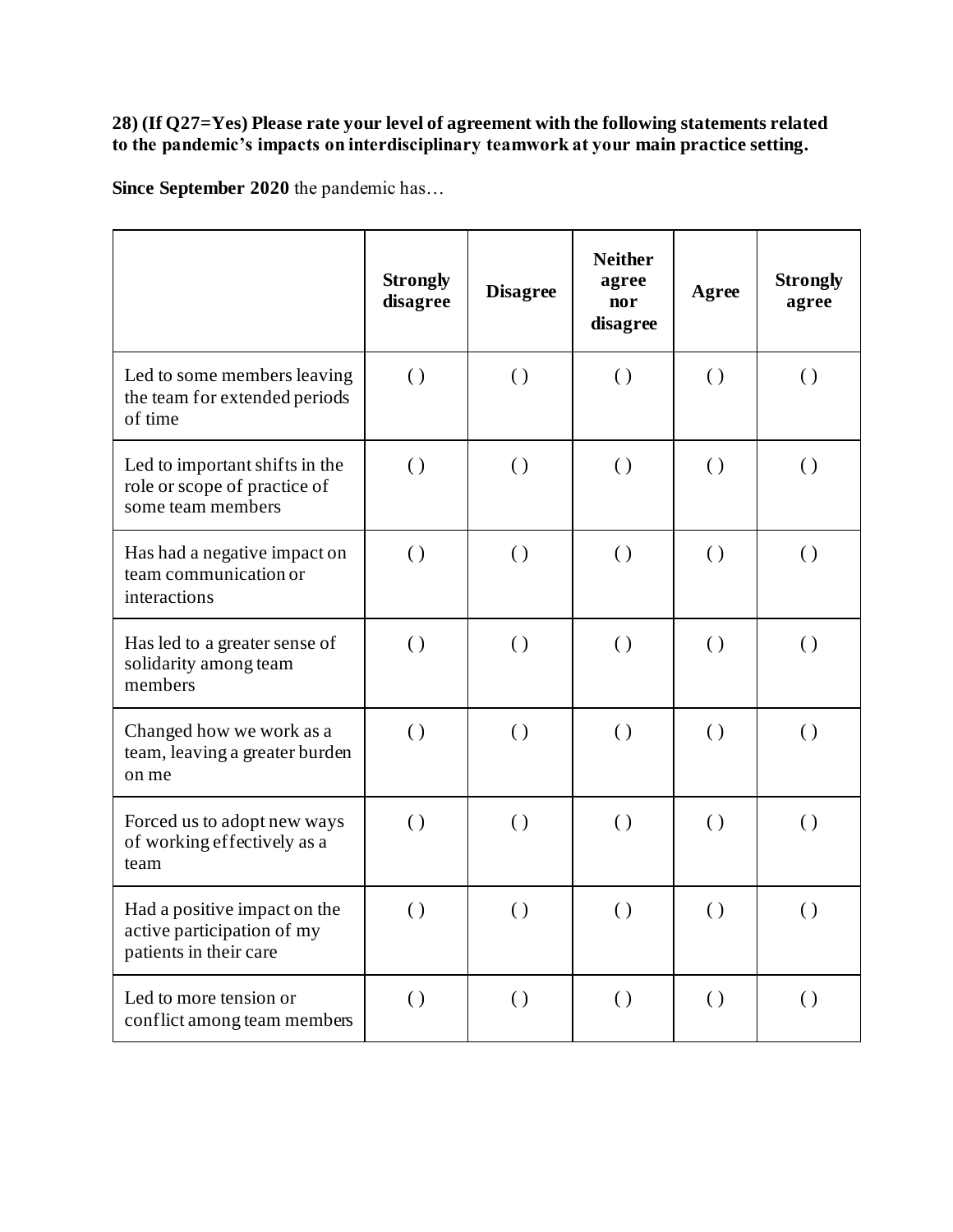| Made it more difficult to<br>resolve tensions or conflicts<br>among team members |  |  |  |
|----------------------------------------------------------------------------------|--|--|--|
| Made it easier to recognize<br>the contributions of each team<br>member          |  |  |  |
| Strengthened the climate of<br>teamwork in my practice<br>setting                |  |  |  |

#### **29) (If Q27=No) Please rate your level of agreement with the following statements related to the pandemic's impacts on interdisciplinary teamwork at your main practice setting.**

**Since September 2020** the pandemic has…

|                                                                                                          | <b>Strongly</b><br>disagree | <b>Disagree</b>    | <b>Neither</b><br>agree<br>nor<br>disagree | Agree              | <b>Strongly</b><br>agree |
|----------------------------------------------------------------------------------------------------------|-----------------------------|--------------------|--------------------------------------------|--------------------|--------------------------|
| Had a negative impact on<br>teamwork with other<br>professionals in my<br>community                      | $\left( \ \right)$          | $\left( \ \right)$ | $\left( \ \right)$                         | $\left( \ \right)$ | $\left( \right)$         |
| Led to important shifts in the<br>role or scope of practice of<br>other professionals in my<br>community | $\left( \ \right)$          | $\left( \ \right)$ | $\left( \right)$                           | $\left( \right)$   | $\left( \right)$         |
| Led to important shifts in my<br>role or scope of practice,<br>placing a greater burden on<br>me         | $\left( \ \right)$          | $\left( \right)$   | $\left( \right)$                           | $\left( \right)$   | $\left( \right)$         |
| Led me to adopt new ways of<br>communicating effectively<br>with other professionals                     | $\left( \ \right)$          | $\left( \right)$   | $\left( \ \right)$                         | $\left( \ \right)$ | $\left( \right)$         |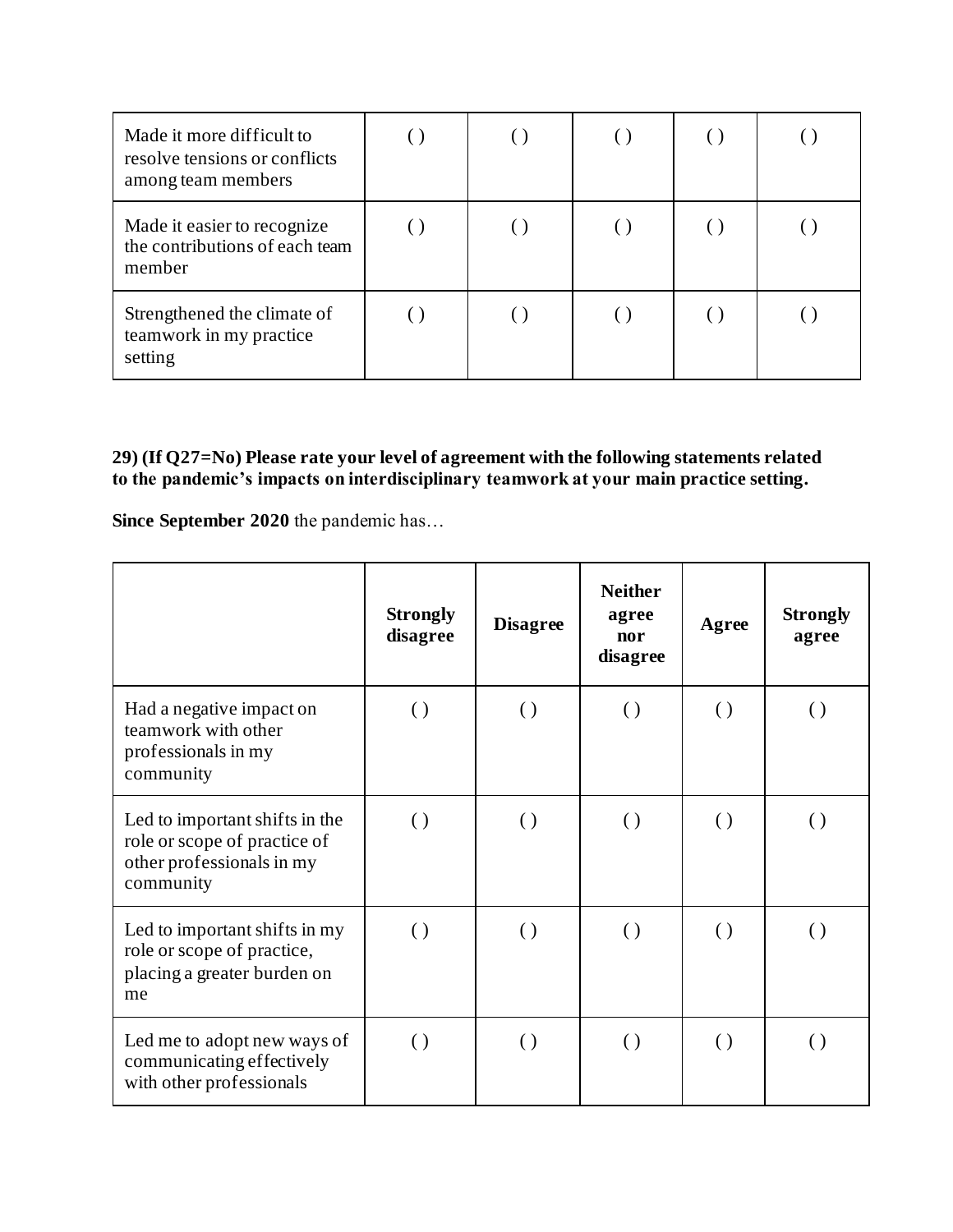| Has led to a greater sense of<br>solidarity among<br>professionals in my<br>community         | $\left( \ \right)$ | $\left( \right)$   | $\left( \ \right)$ | $\left( \ \right)$ | $\left( \right)$   |
|-----------------------------------------------------------------------------------------------|--------------------|--------------------|--------------------|--------------------|--------------------|
| Had a positive impact on the<br>active participation of my<br>patients in their care          | $\left( \ \right)$ | $\left( \ \right)$ | $\left( \ \right)$ | $\left( \ \right)$ | $\left( \ \right)$ |
| Led to more tension or<br>conflict with other<br>professionals in my<br>community             | $\left( \ \right)$ | $\left( \ \right)$ | $\left( \ \right)$ | $\left( \ \right)$ | $\left( \ \right)$ |
| Made it more difficult to<br>resolve tensions or conflicts<br>with other professionals        | $\left( \ \right)$ | $\left( \ \right)$ | $\left( \ \right)$ | $\left( \ \right)$ | $\left( \ \right)$ |
| Made it easier to recognize<br>the contributions of other<br>professionals in my<br>community | $\left( \ \right)$ | $\left( \right)$   | $\left( \ \right)$ | $\left( \ \right)$ | $\left( \right)$   |
| Strengthened the climate of<br>teamwork in my practice<br>setting                             | $\left( \ \right)$ | $\left( \ \right)$ | $\left( \right)$   | $\left( \ \right)$ | $\left( \ \right)$ |

**30) Approximately what proportion of your professional income do you receive from these payment methods?**

## **The total must equal 100 per cent.**

- \_\_\_\_\_\_\_\_% Fee-for-service
- \_\_\_\_\_\_\_\_% Salary
- \_\_\_\_\_\_\_\_% Capitation
- \_\_\_\_\_\_\_\_% Sessional/per diem/hourly
- \_\_\_\_\_\_\_\_% Service contract
- \_\_\_\_\_\_\_\_% Incentives and premiums
- $\frac{9}{2}$  Other